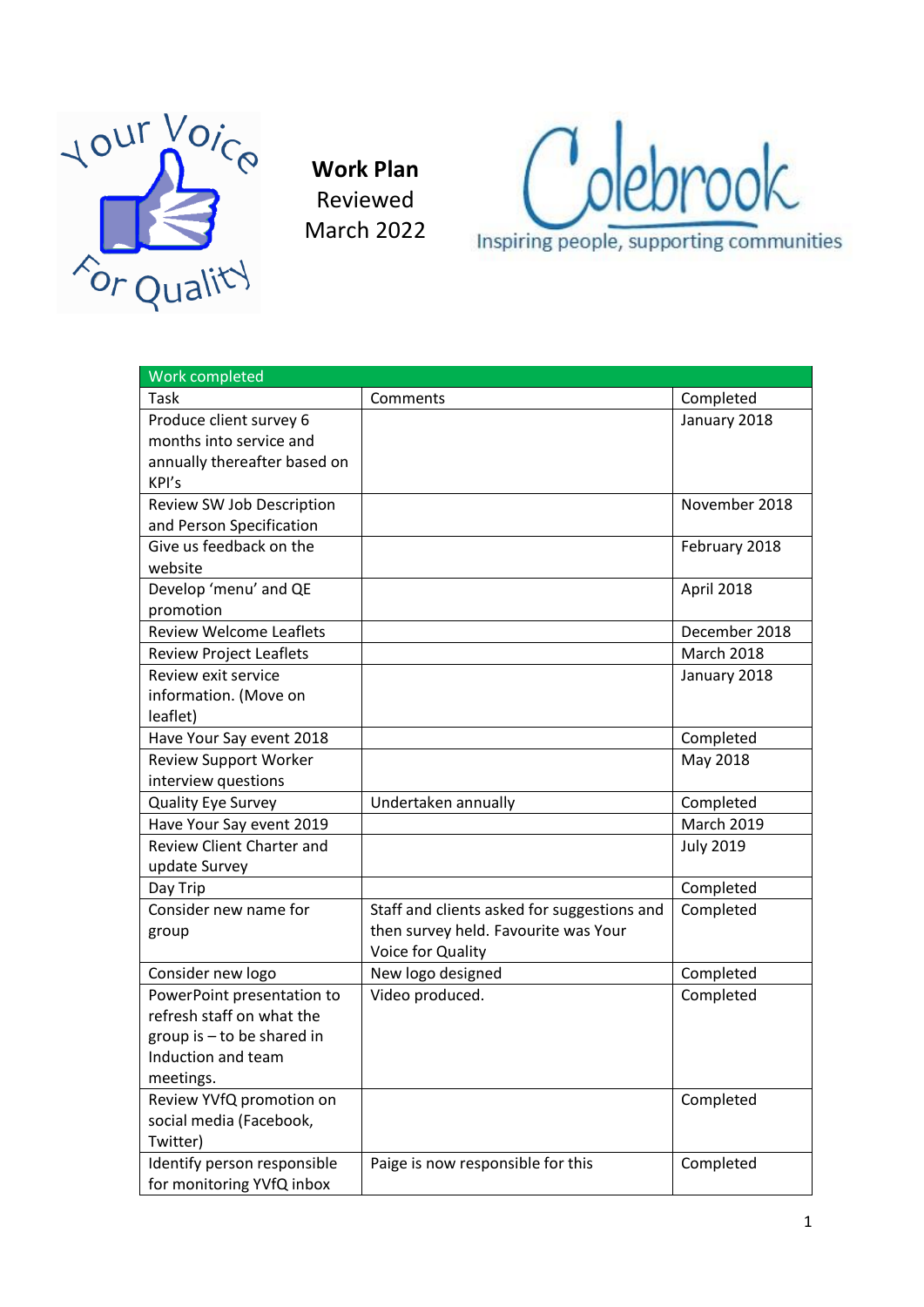| Consider if group should          | It was felt this was not a role of YVfQ and                               | Completed       |
|-----------------------------------|---------------------------------------------------------------------------|-----------------|
| manage client involvement in      | should be an internal responsibility.                                     |                 |
| the staff interview process.      | Names of people who are interested in                                     |                 |
|                                   | being involved are available.                                             |                 |
| <b>Review Client Survey</b>       | The group felt this was not necessary. It                                 | Completed       |
| guidance sheet                    | was agreed prior to the annual survey we                                  |                 |
|                                   | would post information about the survey                                   |                 |
|                                   | and what happens to the information<br>collected on our Facebook page and |                 |
|                                   | Newsletter.                                                               |                 |
| Review what is on project         |                                                                           | Completed       |
| notice boards                     |                                                                           |                 |
| DTT improvements                  |                                                                           | Completed       |
| YVfQ lead                         | Paige is the agreed lead                                                  | Completed       |
| Review Project Welcome            | This is a priority for the group.                                         | Completed       |
| Pack                              |                                                                           |                 |
| Create a YVfQ MS Teams            |                                                                           | Completed       |
| Channel                           |                                                                           |                 |
| Review YVfQ promotion on          | Need to check the name is correct; post                                   | Completed       |
| Colebrook website                 | video on the site; add a summary of what                                  |                 |
|                                   | the group does; add link to Facebook                                      |                 |
|                                   | page.                                                                     |                 |
| Consider language of              | Should we change the name to Your Voice                                   | Completed       |
| 'meeting'                         | for Quality Catch Up                                                      |                 |
| Work on hold or not appropriate   |                                                                           |                 |
|                                   |                                                                           |                 |
| Task                              | Comments                                                                  | Completed       |
| <b>Review Support Planning</b>    | This task was originally identified in                                    | On hold         |
| process and forms                 | February 2018. Reviewed in March 2022                                     |                 |
|                                   | and agreed to put on hold.                                                |                 |
| <b>Review Teaching Plans</b>      |                                                                           | On hold         |
| Organise a Pre-Christmas          |                                                                           | On hold         |
| party                             |                                                                           |                 |
| Organise a craft session          |                                                                           | On hold         |
| Invite animals to occasional      |                                                                           | Not appropriate |
| meetings or for a walk and        |                                                                           |                 |
| talk                              |                                                                           |                 |
| Work to do                        |                                                                           |                 |
| Task                              | Comments                                                                  | Completed       |
| Review how we manage              | Information is collected from clients                                     |                 |
| client involvement                | regarding areas of interest they would like                               |                 |
|                                   | to be involved in. This is recorded in                                    |                 |
|                                   | charity log and reports are available.                                    |                 |
|                                   | Currently the data is not used in a                                       |                 |
|                                   | meaningful way. We need to consider                                       |                 |
| <b>Review Client Finance Risk</b> | how we proceed with this.                                                 |                 |
| Assessment                        |                                                                           |                 |
| <b>Review Short Staffed Risk</b>  |                                                                           |                 |